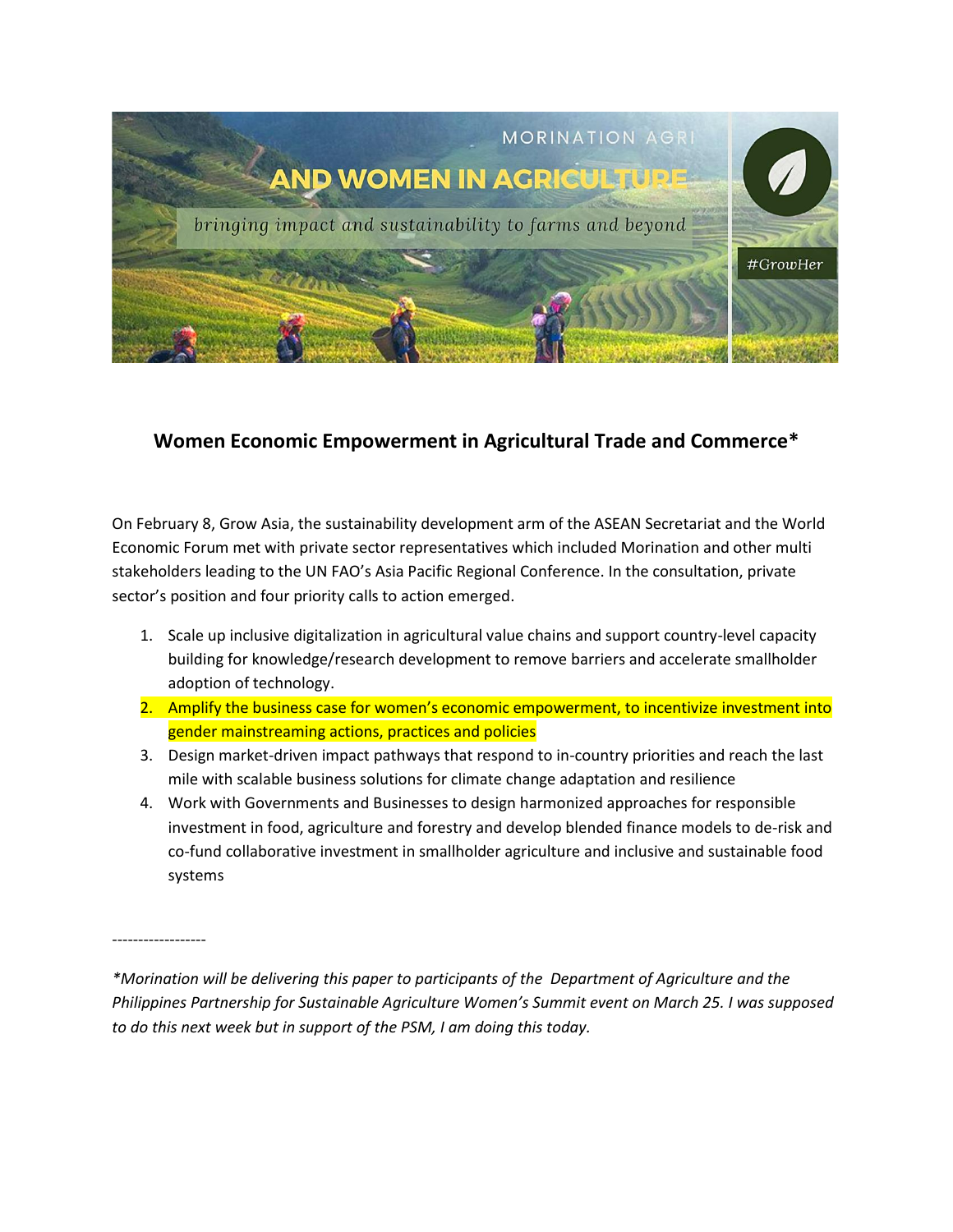In the Business Call to Action for Women Empowerment, these key findings emerged:

## **Women's Economic Empowerment**

The pandemic has amplified gender inequalities: due to their predominance in low-income and front-line care roles, women have been disproportionately impacted in the sectors most affected by lockdowns. They bear unequal burden for care work, are disproportionally affected by the impact of climate change, and are unfairly discriminated against when it comes to new economic opportunities.

Companies operating in agricultural value chains are increasingly committing to empower women in their own workplaces, among their suppliers, their distributors, and within the communities they serve. They do so because of direct financial benefits, such as positive ROI/revenue generation. For example, companies shared that training female farmer group leaders has improved market penetration by targeting segments of the potential customer base that were otherwise untapped. Supporting gender equality can also lead to increased positive impacts on organizational culture and operations, improved talent attraction and retention, and increased efficiency and productivity. Finally, supporting gender equity can contribute to risk mitigation in the workplace due to better employee engagement, and lower turnover thanks to an improved and more inclusive work environment. In local communities, supporting gender equality can mitigate other risks, such as child labor.

We need to amplify the business case for women's economic empowerment, to incentivize investment into gender mainstreaming actions, practices, and policies. This can be done by consolidating and sharing research to demonstrate the benefits of gender mainstreaming in agricultural value chains and engaging partners in the process by asking for data and case study contributions. The consultations would also identify key opportunities relevant for program investment at regional and country levels, e.g. women's access to finance, women's access to technology, etc. An inventory of existing resources that can support private sector partners in developing relevant gender equality policies and strategies and implementing gender-aware programs in agricultural supply chains would also be useful.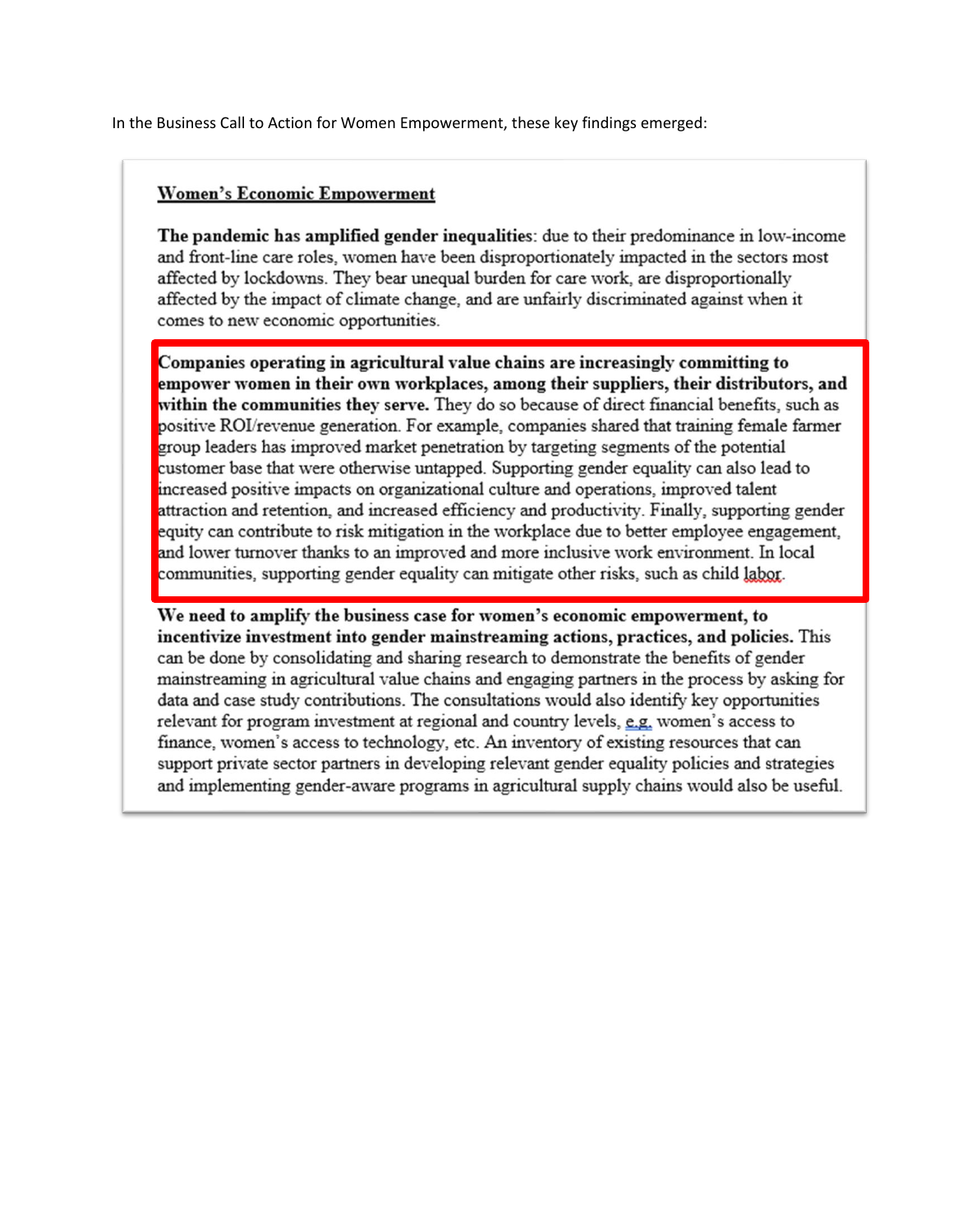These key findings and the experience in Morination's ecosystem present a compelling case for the Private Sector to create and scale an enabling environment for women's economic empowerment in the agricultural sector's areas of fair and sustainable trade and commerce.

**Morination is a social enterprise established in 2014**. Our core mission is to align our small shareholder farmers in the value chain. Included in our mandates is assistance to rural communities towards sustainability projects that will empower them towards self-sufficiency. In partnership with stakeholders in the industry, we are working towards market stabilization of the agroforestry and food security sectors on a long-term basis.

**Women as activators**. 90% of our small shareholder growers are led by women. This includes those in nurseries in Davao. We work with heirloom rice growers from Cotabato's conflict zones. We have moringa growers from Batangas. We engage with multi-crop farmers from Candelaria and Benguet. In this paper, I will highlight enterprises (1) who have supported Morination in UN's initiatives from the supply to the delivery of goods, (2) those who are involved in our Million moringa project, and (3) those who are now assisting us in COVID response initiatives. Our company does not discriminate anyone to work with us on our corporate goals but the enabling environment that we present and the alignment of our values make it possible for us to work well with women that 90% of our ecosystem are composed of women not just in agriculture but those involved in the trade movement of our commodities.

**Ecosystem-based approach**. Morination operates on the A to B model or the agriculture to buyers model, the hybrid of the B2B. This framework has the following elements to function: (1) women-led growers, (2) our company, and (3) our institutional buyers. For these to be effective, our ecosystem needs not only to be functioning but healthy. Like our farms, for it to have a bountiful harvest, this needs to be nurtured, as would the most basic unit of our society- the families. As would our communities. Our values need to be aligned and that the communication lines must be open at all times, especially during the critical phases in the value chain.

Women have opportunities in our ecosystem and play important roles in the agribusiness framework, not just from the labor-intensive, male-dominated farming and production side. We have women partners in our ecosystem in areas of leadership, finance, training, trade, logistics, field operations, audit, and quality control. We needed effective partners who understood our needs and requirements. We needed partners who can help us nurture our ecosystem so that we can be more effective in our deliverables. We see women as our partners and a vital component of our business process. Moreso, we rely on local impact enterprises because their innovation, local know-how, and presence are crucial in activating our value chain. Their expertise makes possible goods, interventions, and solutions that could not be generated by Morination alone.

**Women have a place in our business model and our company**. They easily sync into our business as our growers are forward-thinking and entrepreneurial. They find ways to meet our requirements and do not waste opportunities provided to them. They are lifelong learners while confident with their local knowledge and skills. They work on their farms and enterprises with the end of ensuring that funds will be enough to sustain their families, uplift their quality of life and ensure that these would be enough to reinvest in their farms, businesses and for the next planting cycles. The involvement of women in the economic system has been critical. As mothers they have taken in more leadership roles to craft a future that they want whilst encouraging more women's participation and empowerment in the sphere.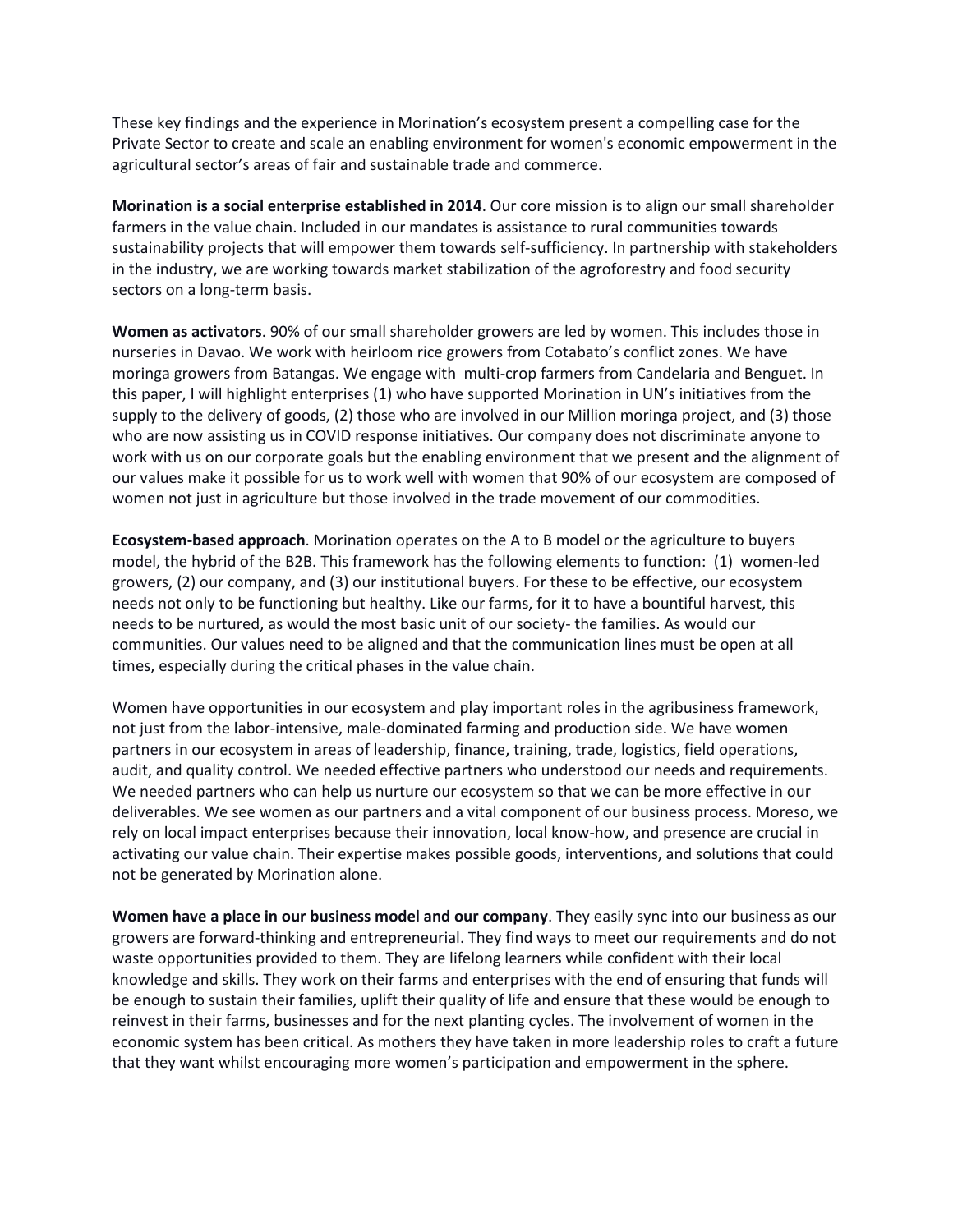## **Fair-trade promotes gender equality & empowerment; provides opportunities for self-**

**determination.** As a company, we are not after transactional relationships of buy and sell but more of transformative partnerships. We are committed to ethical and fair-trade practices where the farmers dictate the prices of their harvests. Moreover, we work with them to grow their trade capabilities either by the direct purchase of their produce, consolidating their crops, and strengthening their organizations. We lend support to their farms by bringing in effective trade practices while respecting their local traditions and expertise. Together, we bring to fruition the requirements of our clients. This synergy works in bringing these back to the communities which makes this a circular economy, regenerates the ecosystem, and makes this framework function. It was the synchronicity of events and the alignment of our values that made us work together for our common goals. The entrepreneurial energy of our organizations moves us forward.

(1) Our first group of women growers is from Davao. 6 years ago, they supplied us for the UN half a million seedlings for the rehabilitation of Yolanda hit communities. From them, we learned how it is to be as mothers for their seedlings and farms as well. Morination is a witness to the love and care our growers have invested in their nurseries with the best possible conditions provided for their seedlings to grow and thrive. As the seedlings are transported and sent to their new homes, the growers bid their farewell. The seedlings carry with them their farmers' aspirations that these living things shall likewise bear fruits and bring good tidings as their mother plants have brought bountiful yields to their communities.

In the years that followed, our women growers assisted us in rebuilding communities through the UN including during the pandemic. Our growers assisted displaced Marawi growers and other communities nationwide with the UN through the supply and delivery of agri goods. Morination supplied and delivered heirloom rice seeds and rice grains to MILF communities and areas in Mindanao, from our Cotabato rice growers who themselves are in conflict zones.

(2) Behind the Million Moringa movement are our women Moringa growers of Batangas. Our women growers have been caring for their moringa trees for 3 generations of women now. These trees are another source of livelihood for them as they support their husbands who fish in Taal lake.

The moringa shares with it our most basic human tenets. Its humility comes to the fore that it grows in many of our backyards and grows silently until the need for it comes about. I speak of its resiliency reflecting our human proclivities as well to survive even in the most difficult conditions. It is resilient that it grows almost anywhere.

It is very resilient reflecting our human proclivities as well to survive even in the most difficult conditions. As a crop, moringa needs little care and grows very fast. It is also drought and calamityresistant. Despite the El Nino and typhoons, we have been consistently harvesting moringa. When Taal Volcano decimated the agricultural sector surrounding it including the area of our moringa growers, the plants left standing and now thriving are our moringa trees. Two months after the eruption, we purchased 1 million Moringa seeds from our growers for planting.

(3) During the pandemic, when there was a disruption in the value chain, growers were throwing away truckloads of harvests. Our Marketing team through the use of data analytics, trade economics, and business development tools engineered a program to help vulnerable communities even if these growers are in conflict zones or have high incidences of COVID. From our annual marketing budget, we re-aligned this to our COVID fund so we can buy these crops from our women growers of Benguet and